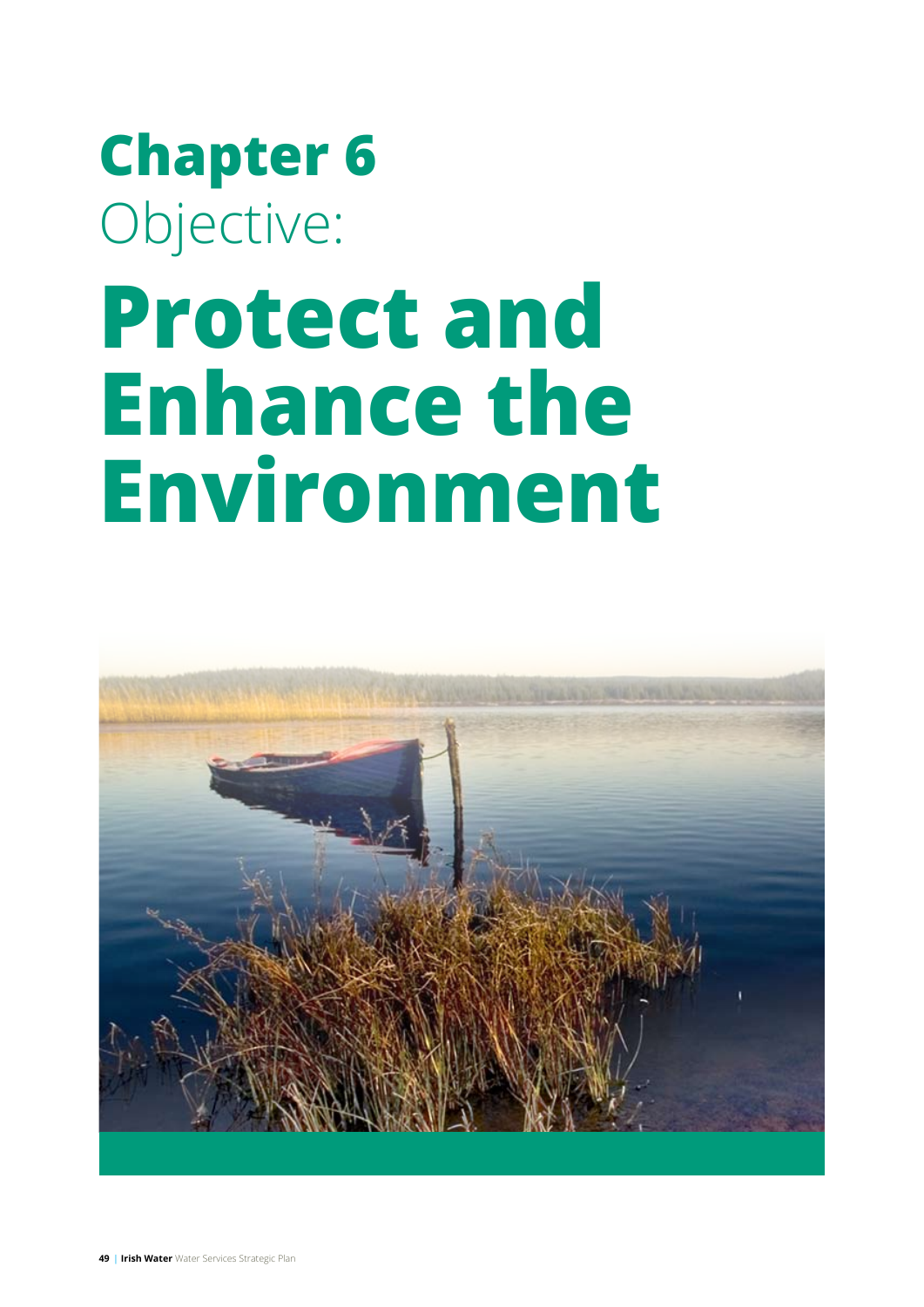# **Our Strategic Aims**

- Ensure that Irish Water services are delivered in a sustainable manner which contributes to the protection of the environment.
- Operate our water services infrastructure in a manner that supports the achievement of water body objectives under the Water Framework Directive.
- Manage all our residual waste in a sustainable manner.

## **Introduction**

Protecting and improving the future, long term quality of the water environment is fundamental to providing safe water services and for the protection of human health and biodiversity. The water environment is inextricably linked to the wider environment and it is important to consider protection of the environment in a holistic way. Irish Water protects the water environment in its role in delivering water services, but also the broader environment in terms of the impacts of our activities, for example in our use of energy and our carbon footprint.

An enhanced water environment results in a reduced requirement for water treatment and supports recreational activities, biodiversity, tourism and the natural character of our countryside.

The need to protect and improve the water environment and the environment generally has been recognised in a number of European Directives that afford special protection to identified areas that are important for drinking water supply, nature conservation, bathing and fisheries. Examples include the Birds Directive, Habitats Directive, Bathing Water Directive and the Water Framework Directive (WFD). The WFD is the overarching Directive within which all matters impacting the water environment are managed.

This chapter will consider the implementation of sustainable strategies and measures to support our objectives in protecting and enhancing the environment.

#### **Water Framework Directive**

The Water Framework Directive (WFD) establishes a catchment based approach to the protection, improvement and sustainable use of rivers, lakes, transitional waters (estuaries), coastal waters and groundwater. It adopts the 'polluter pays' principle and will, over time, integrate the requirements of a number of existing directives for the protection of the water environment. It seeks to develop a holistic approach to sustainable water use, balancing social and economic factors with the need to protect and improve our water environment.

The WFD is implemented through river basin management plans which assess the current status of our inland and coastal water bodies (known as characterisation and classification). Where the status of a water body is less than Good (for example from pollution or over-abstraction), remedial actions or measures must be proposed and implemented to achieve the objectives set for each water body. Collectively, these are known as programmes of measures. The river basin management plans are currently being updated and will be published in 2017.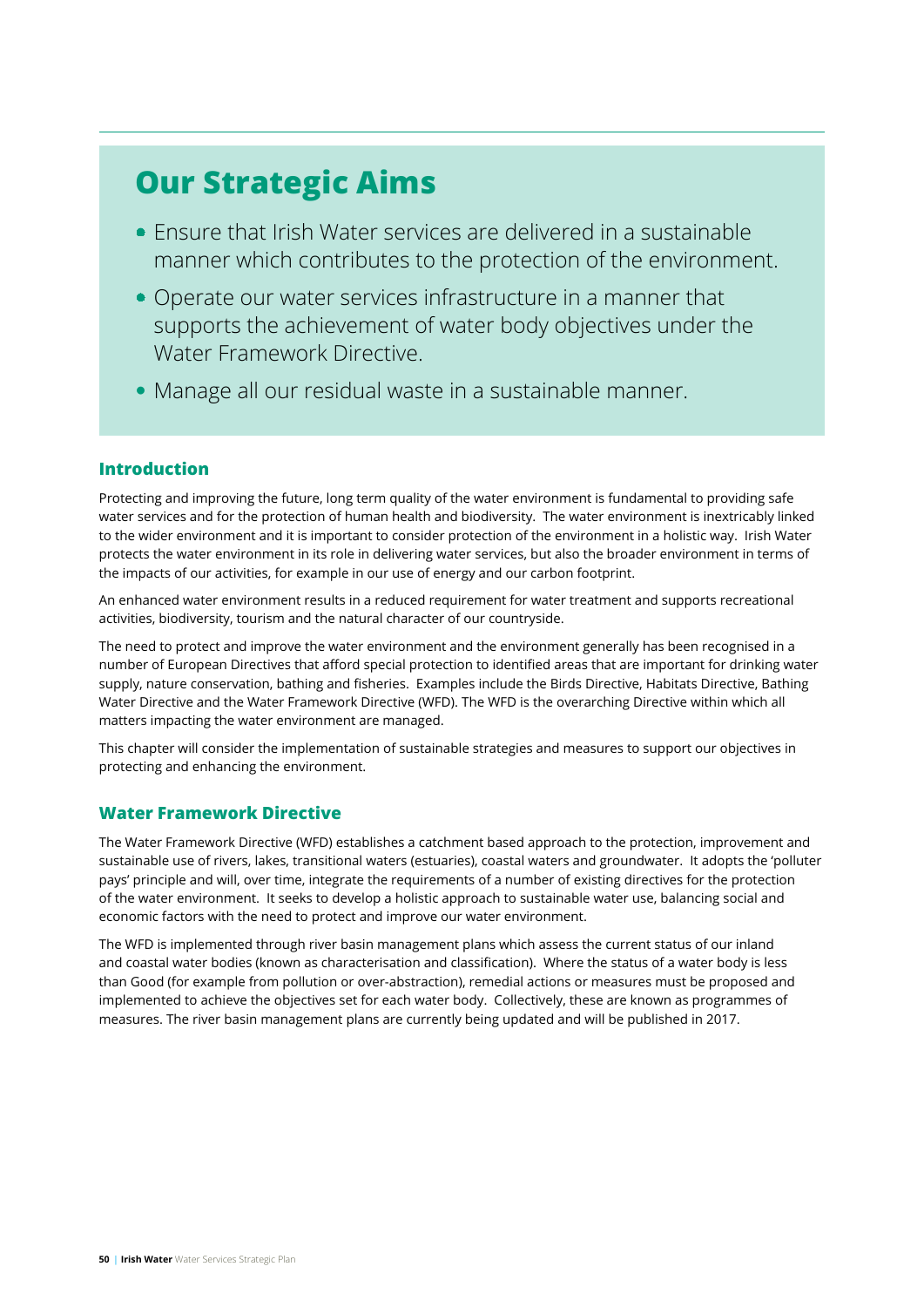#### **The Current Situation**

The current State of the Environment Report published by the EPA (2012) reports that 29% of rivers and canals and 53% of lakes were not Good or High status under the WFD and therefore required improvement. The recent trend in river water quality indicates an overall increase in the length of river channel which is slightly polluted which is mainly due to eutrophication (over-enrichment of nutrients resulting from agriculture and other land use). However, the number of seriously polluted river sites has decreased significantly since monitoring began, reflecting investment in basic wastewater treatment and improved environmental management of agriculture and other land use activities. The number of High status water bodies with sensitive and rare ecology like the Freshwater Pearl Mussel has declined in recent years and site specific, targeted work is required to remediate these and prevent further loss.

Groundwater is faring better with 85% of groundwater bodies being at good status. The principal reasons for failing groundwater bodies resulted from nutrient loading resulting from agricultural practices. A small number of water bodies failed due to site specific contamination from historical mining or other sources. There has been a general reduction in nitrate concentration in groundwater since monitoring commenced, attributed to reductions in the use of inorganic fertilisers and restrictions on land spreading in agriculture.

The EPA is responsible for licensing wastewater discharges from treatment plants for large towns, and for certification of discharges from treatment plants for smaller agglomerations (under 500 Population Equivalent). Currently, water abstractions are not licenced or regulated by the EPA. Compliance with wastewater discharge licences and certificates will continue to drive improvements in treatment and water quality. The current status of wastewater compliance is outlined in Chapter 5 (Provide Effective Management of Wastewater).

Irish Water is a high energy user with an annual cost estimated at €60M. In general, energy efficiency has not been a primary consideration in the construction and operation of water and wastewater treatment infrastructure in the past.



#### **What our Customers can Expect from Us**

Our Customers should expect that in the future, following a period of sustained increased investment, all of our operations will meet their statutory compliance requirements, in particular our wastewater discharges. We will work closely with our environmental regulator, the EPA, and other environmental stakeholders and the general public to participate fully in the process of developing river basin management plans and the associated programmes of measures in the implementation of the WFD in Ireland.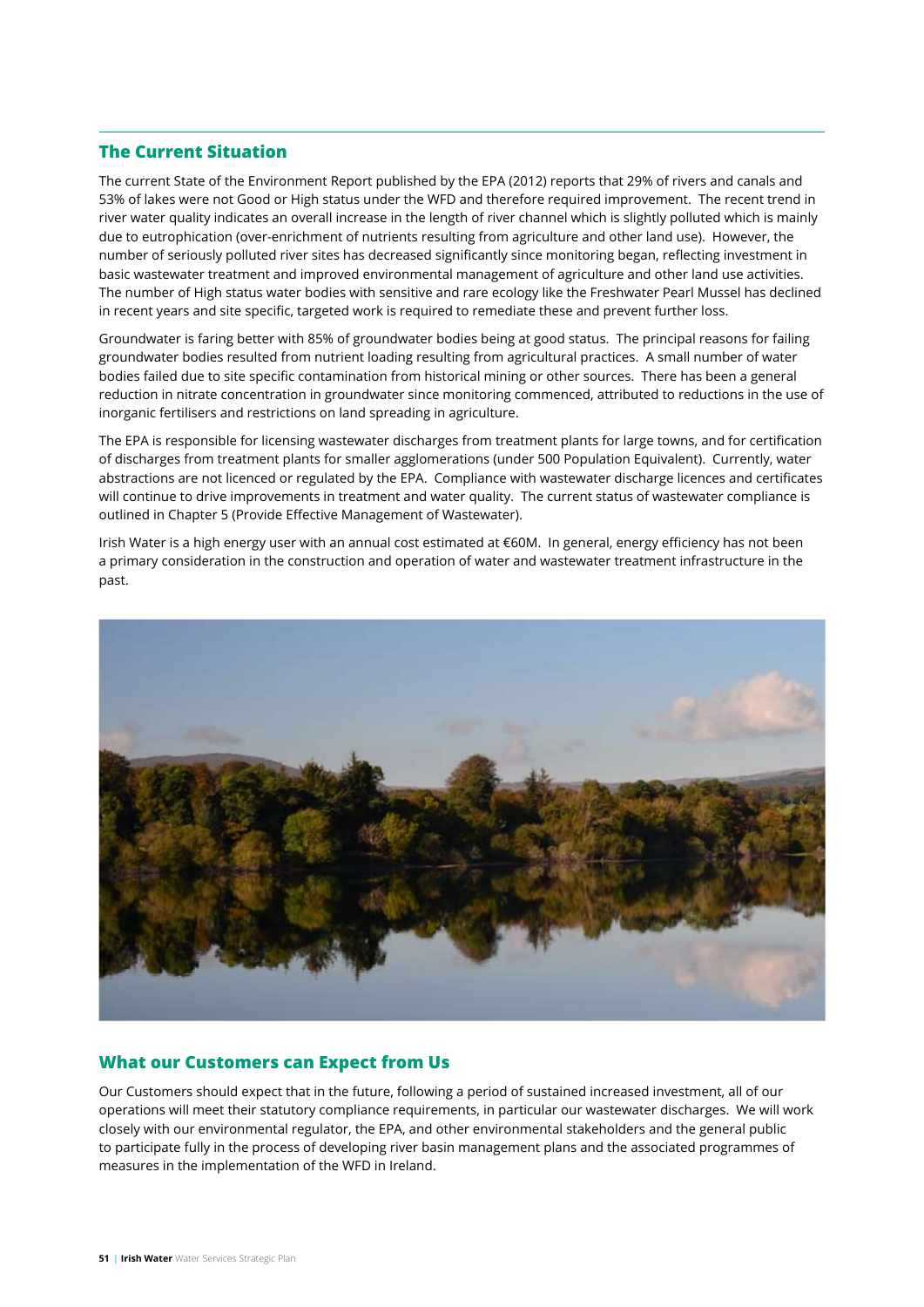#### **Key Challenges**

A balance needs to be struck between our activities that impact on the environment and the ability of the environment to sustain these impacts over both the short and longer terms. Meeting the requirements of the WFD programmes of measures with regard to the sustainability of our abstractions, discharge licences and input to catchment management planning will be a significant challenge to our new organisation.

There are risks to water ecosystems outside our control from invasive alien species and from climate change which need to be considered in the future planning of our infrastructure.

With water and wastewater services delivered across 34 local authorities there was previously no national sustainability policy or guidance on operations. Each local authority had its own policy with regard to works design and procurement. Irish Water will develop national sustainability and green procurement strategies for the sector.

With an ageing infrastructure, meeting our obligations for energy efficiency will require significant investment, in both the upgrade and replacement of inefficient systems whilst ensuring the best whole life options are selected for new capital investments.

The provision of water and wastewater services generates a significant volume of both water and wastewater sludge which is dispersed around the many water and wastewater treatment plants and other sites we operate. Effective and safe management of this sludge, utilising its potential for energy generation or reuse where feasible, is a key challenge.

#### **Objectives and Strategies**

The proposed strategies to achieve this objective of protecting and enhancing the environment are summarised in the table below and are detailed in the remaining sections of this chapter.

|                   | <b>Strategy</b>                                                                                                                                   | <b>Purpose</b>                                                                                                                                                                                                                             |  |  |  |
|-------------------|---------------------------------------------------------------------------------------------------------------------------------------------------|--------------------------------------------------------------------------------------------------------------------------------------------------------------------------------------------------------------------------------------------|--|--|--|
|                   | Aim <b>EN1</b> - Ensure that Irish Water services are delivered in a sustainable manner<br>which contributes to the protection of the environment |                                                                                                                                                                                                                                            |  |  |  |
| EN <sub>1</sub> a | Implement a Sustainability Policy and<br>Sustainability Framework                                                                                 | To ensure that Irish Water services are delivered in a<br>sustainable manner balancing the need to support the<br>social and economic development of the country with<br>the need to protect water resources and the water<br>environment. |  |  |  |
| EN <sub>1</sub> b | Prepare and implement a Sustainable Energy<br>Strategy.                                                                                           | To meet our obligations under the National Energy<br>Efficiency Plan (2009-20).                                                                                                                                                            |  |  |  |
| EN <sub>1</sub> c | Prepare and implement a Climate Change<br>Adaptation and Mitigation Strategy.                                                                     | To support national objectives for climate change<br>mitigation and to meet our obligations under the<br>National Climate Change Adaptation Framework to<br>ensure the resilience and sustainability of water services.                    |  |  |  |
| EN <sub>1</sub> d | Adopt a Green Procurement Approach and<br>drive efficient use of all our resources.                                                               | To ensure that we utilise resources efficiently in our<br>management of water and wastewater services.                                                                                                                                     |  |  |  |
| EN <sub>1e</sub>  | Adhere to environmental and planning<br>legislation when planning and developing<br>water services assets.                                        | To ensure that all future Irish Water infrastructure<br>meets national planning and environmental legislation<br>and to protect sites of natural and cultural importance.                                                                  |  |  |  |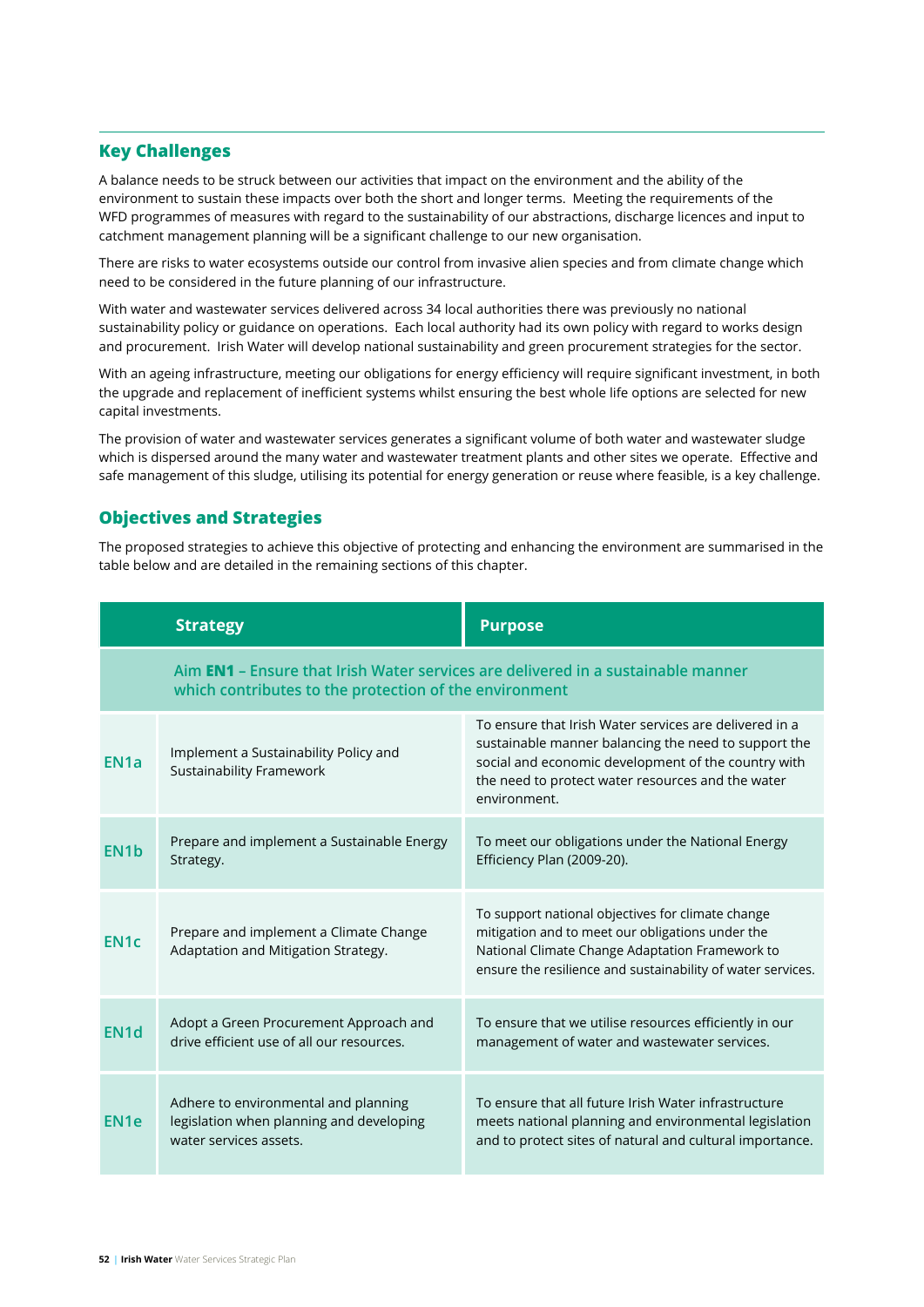

|                   | <b>Strategy</b>                                                                                                                                               | <b>Purpose</b>                                                                                                                                |  |  |  |
|-------------------|---------------------------------------------------------------------------------------------------------------------------------------------------------------|-----------------------------------------------------------------------------------------------------------------------------------------------|--|--|--|
|                   | Aim EN2 - Operate our water services infrastructure in a manner that supports the<br>achievement of water body objectives under the Water Framework Directive |                                                                                                                                               |  |  |  |
| EN <sub>2a</sub>  | Work effectively with other stakeholders to<br>support a catchment based approach.                                                                            | To contribute to the achievement of water body<br>objectives under the Water Framework Directive.                                             |  |  |  |
| EN <sub>2</sub> b | Manage the operation of our water and<br>wastewater infrastructure towards the<br>achievement of water body objectives.                                       | To ensure that the operation of our water and<br>wastewater infrastructure assists the achievement of<br>water body objectives under the WFD. |  |  |  |
|                   | Aim <b>EN3</b> - Manage all our Residual Waste in a Sustainable Manner                                                                                        |                                                                                                                                               |  |  |  |
| EN <sub>3a</sub>  | Develop and implement a Corporate Waste<br>Management Strategy.                                                                                               | To ensure Irish Water meets its corporate sustainability<br>responsibilities.                                                                 |  |  |  |
| EN <sub>3</sub> b | Develop and implement a National<br>Wastewater Sludge Management Plan.                                                                                        | To reduce the environmental impacts from wastewater<br>treatment by re-use and renewable energy generation,<br>where feasible.                |  |  |  |
| EN <sub>3</sub> c | Develop and implement a National Water<br>Sludge Management Plan.                                                                                             | To reduce the environmental impacts from water<br>treatment processes.                                                                        |  |  |  |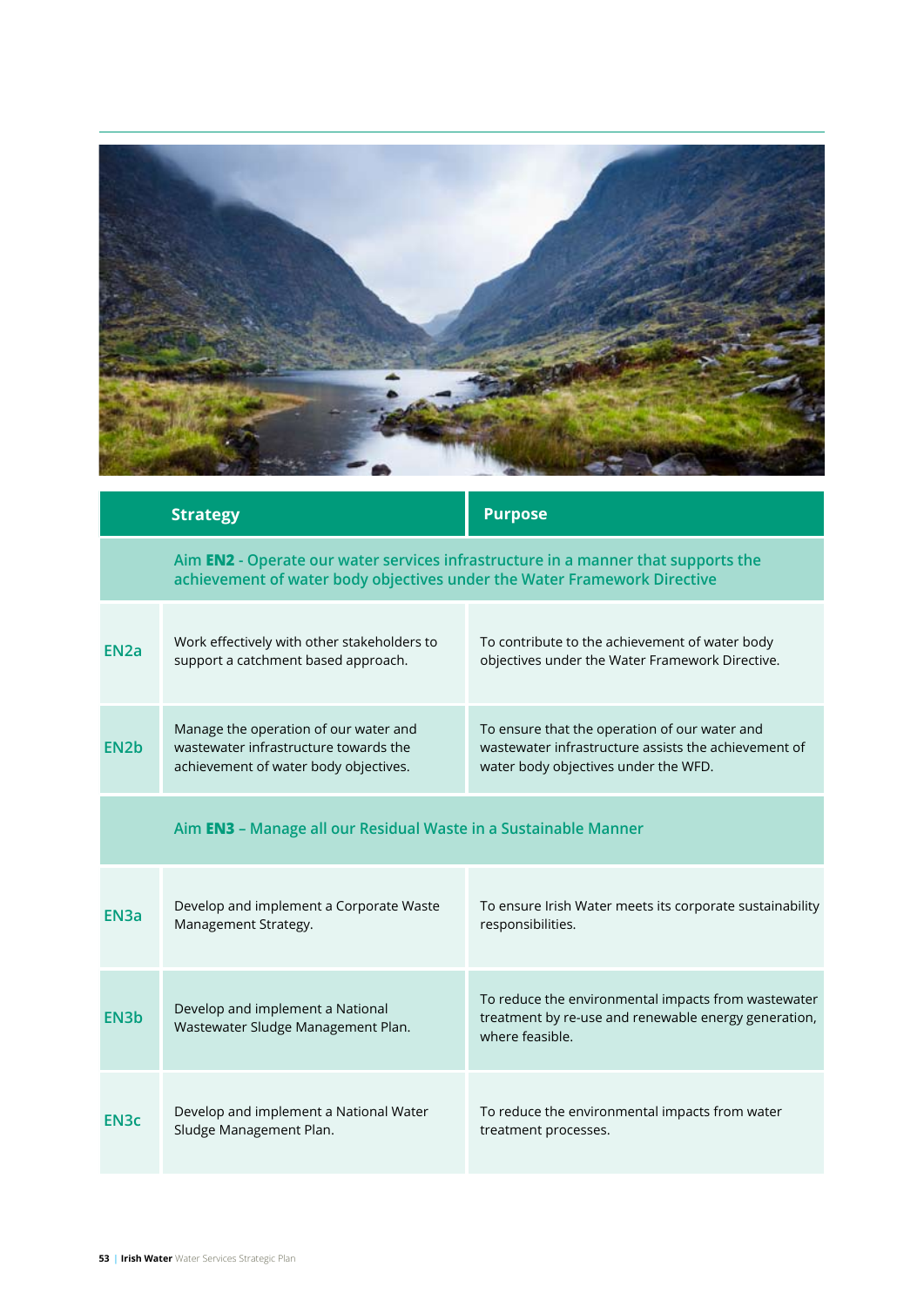# **EN1: ENSURE THAT IRISH WATER SERVICES ARE DELIVERED IN A SUSTAINABLE MANNER WHICH CONTRIBUTES TO THE PROTECTION OF THE ENVIRONMENT.**

### [EN1a] Implement a Sustainability Policy and Sustainability Framework

Water services face a range of environmental challenges from changing climate and extreme weather events, escalating energy costs and the impacts of demands of other stakeholders on water resources. It is important that Irish Water implements all of its operations in a way that enables long term sustainability.

Irish Water will prepare and implement a Sustainability Policy and a Framework to support the policy. These documents will represent our long term commitment to protecting and enhancing of the environment. The eight key framework components are Resource Efficiency, Climate Change, Habitats & Wildlife, Equity & Economic Development, Health, Amenity, Social Impact and Culture & Heritage. Our commitments under each of these headings will be established and documented. We aim to continually improve our environmental performance and will ensure that its requirements are communicated to all our employees and those working on our behalf.

### [EN1b] Prepare and implement a Sustainable Energy Strategy

The National Energy Efficiency Action Plan (NEEAP) is the Government policy setting out plans and actions to achieve energy efficiency sayings across the economy. The action plan was updated in 2014 (NEEAP3) to take account of the Communication from the European Commission setting out its ambition for a 2030 Climate and Energy Policy Framework. The Commission's proposals for 2030 include a reduction in greenhouse gas emissions (GHG) by 40% below the 1990 level, an EU-wide binding target for renewable energy of at least 27% and renewed ambitions for energy efficiency policies. The review of the Energy Efficiency Directive, published in July 2014, calls for an efficiency target of 30% in 2030.

Irish Water is the largest single public user of electricity in Ireland. Our sustainable energy strategy will document how Irish Water will achieve energy efficiency through the use of technologies and initiatives designed to improve energy efficiency and use of renewable energy sources where appropriate and economically viable. We intend to target asset investment and operational changes to meet targets for energy use, consumption and efficiency.

Irish Water's target is an improvement in energy efficiency by 33% by 2020 from the 2009 baseline. Irish Water has entered into an energy partnership with SEAI to avail of their support, resources and expertise in meeting this target.

### [EN1c] Prepare and implement a Climate Change Adaptation and Mitigation Strategy

Climate change impacts in Ireland are expected to include more intense rainfall events as well as periods of increased drought along with a rise in sea level. These events will impact on water services through increased risk of sewer flooding, possible inundation of treatment plants and other assets; deterioration in water quality in our rivers and lower dry weather river flows reducing the water available for abstraction or for diluting treated effluent.

Adapting to climate change will require careful planning, preparation, investment and management. Our strategy will address the vulnerability of water services to climate change events and identify actions to modify our infrastructure or operations. This could include, for example, the relocation of abstractions to larger more sustainable water sources, the blending of multiple sources and the implementation of flood protection measures.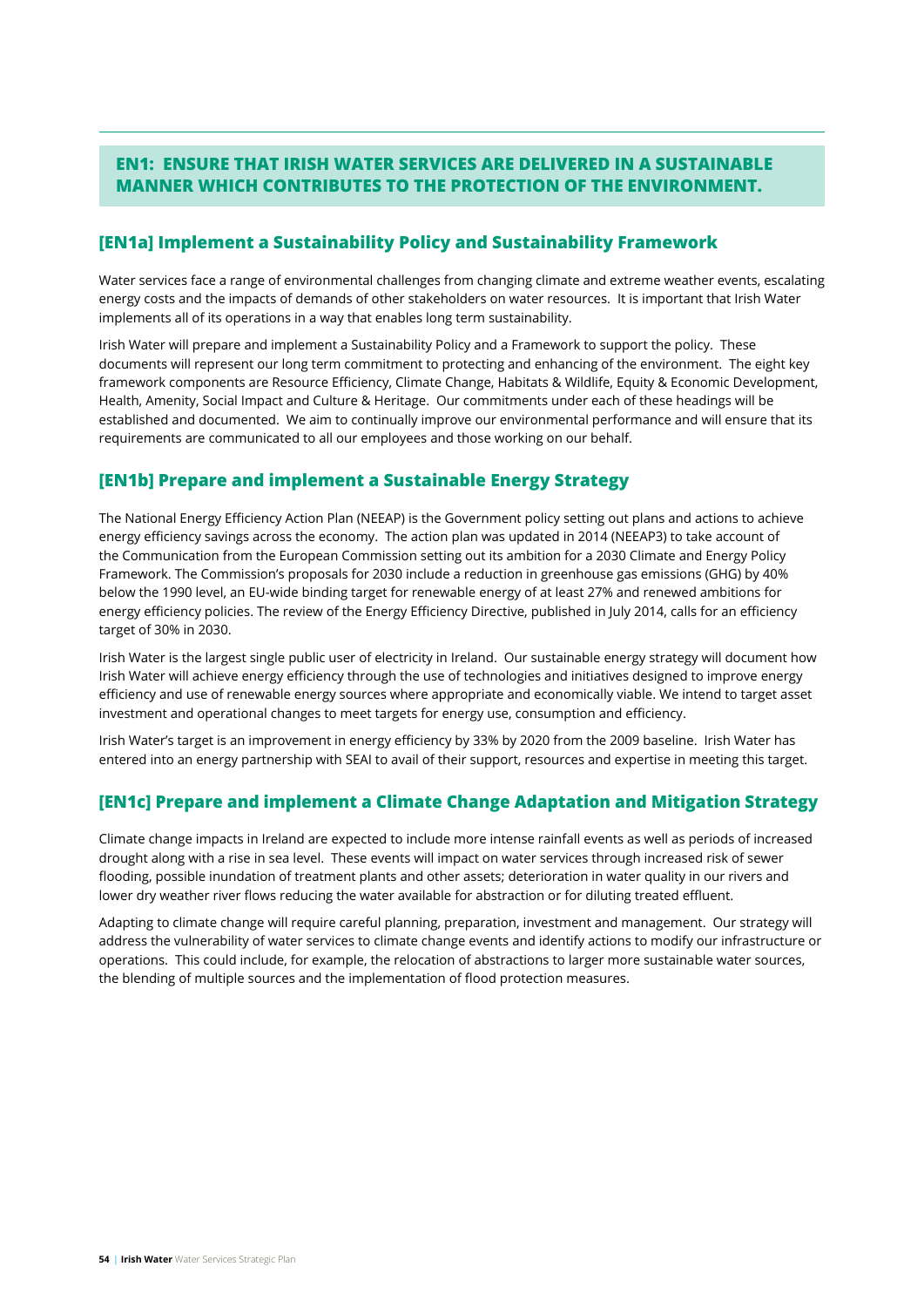# [EN1d] Adopt a green procurement approach and drive efficient use of all of our resources.

We will implement a 'green procurement' approach and seek to reduce and remove wastage in our investment and operations decisions. We will work with the Sustainable Energy Authority of Ireland (SEAI) to ensure all goods and services are procured in accordance with the Green Procurement Guidelines. We will adopt a low carbon approach and consider the whole life carbon cost of all new investments. We will implement annual reporting of the actions being taken to improve energy efficiency.

Irish Water will optimise use of chemicals in our treatment processes and review the use of chemicals that have the potential to impact negatively on the environment. We will strive to support the purchase of energy-efficient products and services, where possible and applicable. We will ensure that significant new capital projects are designed and optimised for energy performance as far as possible.

# [EN1e] Adhere to environmental and planning legislation when planning and developing water services assets.

All Irish Water projects follow a systematic process to determine the appropriate strategy, option, design and method of implementation prior to construction and operation of new assets. This approach includes extensive consultation, where appropriate, with relevant planning authorities (local authorities, regional planning agencies, An Bord Pleanála) and our regulators (the Commission for Energy Regulation and the Environmental Protection Agency) in addition to key stakeholders such as Government departments, non-governmental organisations, special interest groups and the general public.

All our projects are designed and developed in accordance with planning guidelines and environmental regulations from the outset. We will comply with the statutory processes relevant to our programmes and projects, including Strategic Environmental Assessment (SEA), Environmental Impact Assessment (EIA) and Appropriate Assessment (AA) under the Habitat's Directive

# **EN2: OPERATE OUR WATER SERVICES INFRASTRUCTURE IN A MANNER THAT** SUPPORTS THE ACHIEVEMENT OF WATER BODY OBJECTIVES UNDER THE WATER **FRAMEWORK DIRECTIVE.**

# [EN2a] Work effectively with other stakeholders to support a catchment based approach.

We will participate in river basin management planning at a national and river basin level for the development and implementation of programmes of measures in relation to water services in support of the WFD. We consider that each programme of measures should be proportionate to each sector, based on the polluter pays principle, and planned over a timescale which is affordable.

We will work with the EPA and other relevant stakeholders to identify 'on-the-ground' measures to be implemented. Our approach will focus on holistic solutions for the management of the catchment which will consider impacts from all catchment land uses including water services, tourism, agriculture and industry.

We will develop, collaboratively where feasible, catchment based assessments of receiving waters, identifying the impact of our operations and other impacts on water status and assess the environmental benefit of options available to us.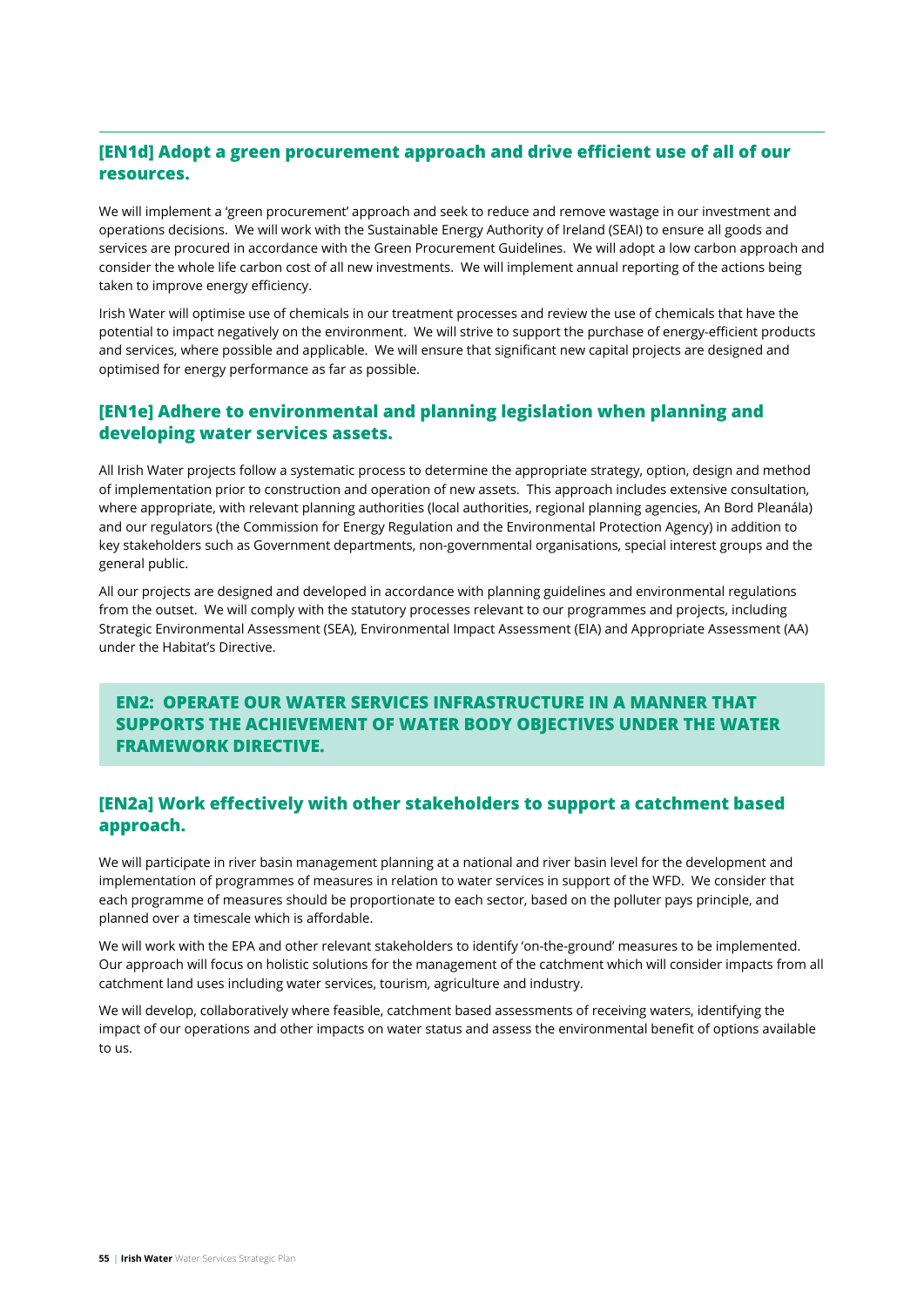# [EN2b] Manage the operation of our water and wastewater infrastructure towards the achievement of water body objectives.

Delivery of water services, particularly the abstraction of water for supply and discharges from our wastewater and water treatment plants, directly interact with the water environment, which the Water Framework Directive (WFD) seeks to protect and enhance. We will target investment to meet the agreed Programmes of Measures related to treated effluent discharges set for specific water body objectives under the WFD, prioritising the greatest environmental benefit from the funding available.

We intend that our water abstractions will be managed sustainably to minimise impact on water body status or use by other stakeholders (for example, maintaining minimum environmental and navigation flows).

We will work towards meeting the requirements of the Priority Substances Directive which sets environmental quality standards (EQS) for the specified substances (i.e. pollutant chemicals) in surface waters (river, lake, transitional and coastal) and will include for targeted monitoring and compliance (where applicable) in our detailed plans and programmes. We will, where appropriate, regulate the discharge of such priority substances under our trade effluent licences.

# **EN3: MANAGE ALL OUR RESIDUAL WASTE IN A SUSTAINABLE MANNER**

#### [EN3a] Develop and implement a Corporate Waste Management Strategy.

Irish Water will develop and implement a Corporate Waste Management Policy and Plan as part of the resource efficiency element of our Sustainability Framework [Strategy EN1a].

We will manage waste generation and waste streams within the organisation to promote reduction, reuse and recycling of materials. Our plans will propose suitable transportation and disposal routes for waste and require annual reporting of the waste generated and recycled onsite with ongoing targets for reduction.

### [EN3b] Develop and implement a National Wastewater Sludge Management Plan.

The wastewater treatment process generates sludges which require further treatment prior to re-use or disposal. There is a deficit of sludge management facilities nationally and additional facilities are required to manage wastewater sludge.

We aim to treat all wastewater sludges to meet the requirements of the DECLG Code of Practice for re-use where possible as fertilizer and soil conditioner. This requires a stable pasteurised product, complying with chemical standards for safe use in agriculture or equivalent use.

Transport and re-use/disposal of all wastewater sludges will be managed by Irish Water to ensure compliance with our standards for treatment and disposal by registered Contractors with full traceability. Re-use in agriculture or forestry will be managed in accordance with Nutrient Management Plans to ensure compliance with nitrogen and phosphorus controls.

Irish Water will work with industry to develop alternatives for the beneficial re-use of wastewater sludge and the possible recovery of energy and/or constituents in a sustainable and economically viable manner. Anaerobic digestion plants reduce the organic solids and create biogas which can be used to generate electricity for use in the treatment plant or for sale to the electricity grid. These will be developed where feasible and economically viable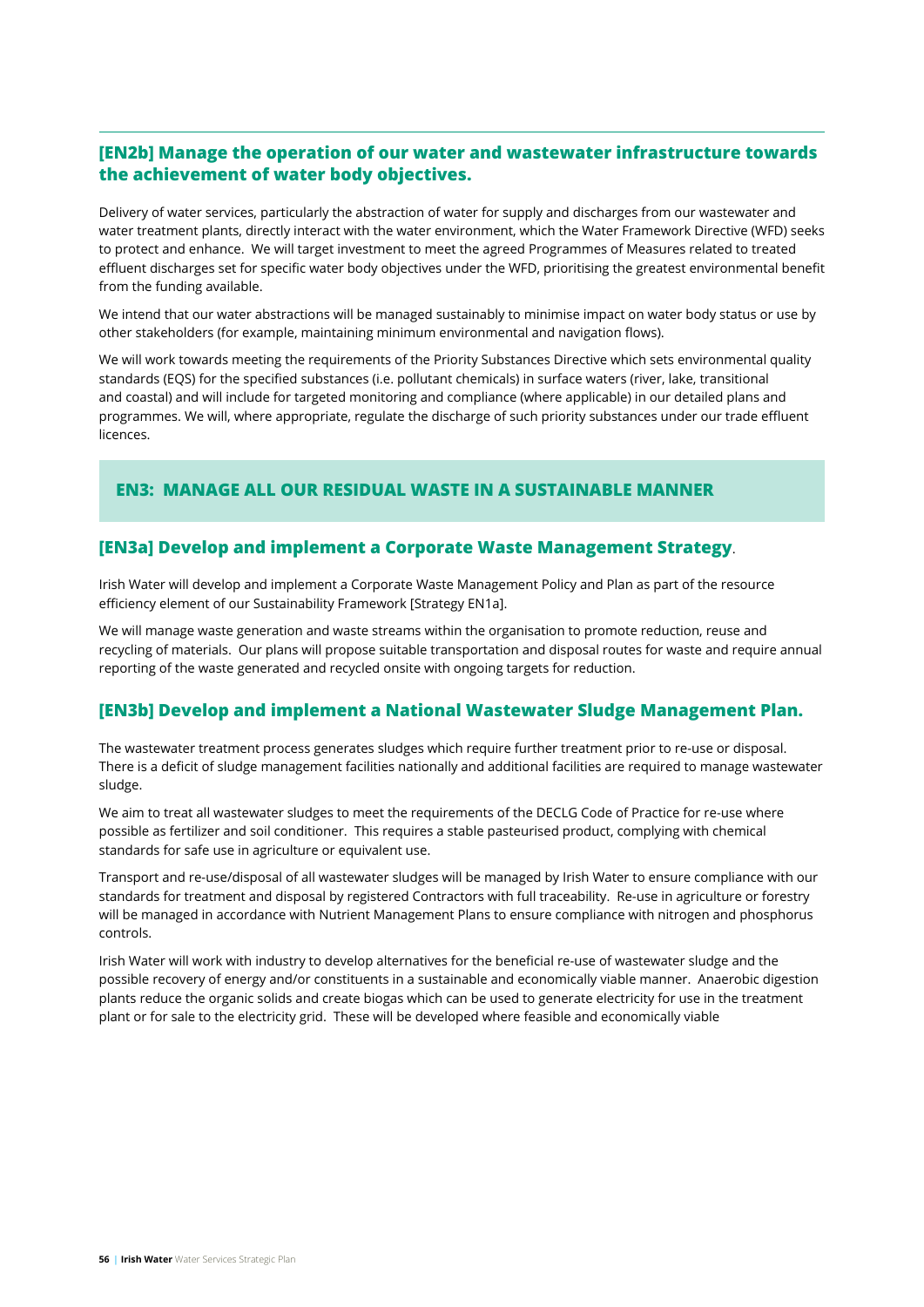# [EN3c] Develop and implement a National Water Sludge Management Plan.

Sludges are also generated from the water treatment process through the removal of colour and fine sediments from the abstracted water using chemicals. These sludges contain aluminium, ferric salts or other chemical residues from the purification process and require dewatering prior to disposal. To date the sludges have limited re-use and have principally been disposed at landfill.

Irish Water will work with industry to develop alternatives for the beneficial re-use of water treatment residual sludge and the possible recovery of constituents in a sustainable and economically viable manner. Landfill disposal will continue to play a major role in managing these sludges. We will ensure that transport and disposal of these wastes are carried out in compliance with waste legislation and with least environmental impact.

# **Indicators and Targets**

Indicators and targets for Irish Water to protect and enhance the environment are presented in the table below.

|                                                                                | <b>PROTECT AND ENHANCE THE ENVIRONMENT</b>                                                                                      |                                                            |                                                                    |                                                                                             |  |
|--------------------------------------------------------------------------------|---------------------------------------------------------------------------------------------------------------------------------|------------------------------------------------------------|--------------------------------------------------------------------|---------------------------------------------------------------------------------------------|--|
| <b>Strategic</b><br><b>Objective</b>                                           | <b>Definition</b>                                                                                                               | <b>Current Baseline</b><br>(Based on Current<br>Knowledge) | <b>End of</b><br>2021 Target                                       | 2040 Target                                                                                 |  |
| <b>AIM EN1</b>                                                                 | Ensure that Irish Water services are delivered in a sustainable manner that contributes<br>to the protection of the environment |                                                            |                                                                    |                                                                                             |  |
| <b>Water and</b><br>Wastewater<br><b>Residual</b><br>Sludge<br><b>Disposal</b> | % compliance of<br>treatment and<br>disposal of sludges<br>with Irish Standards                                                 | 96%                                                        | 99%                                                                | 100%                                                                                        |  |
| <b>Energy</b><br>Efficiency                                                    | % increase in<br>overall energy<br>efficiency at Irish<br><b>Water facilities</b>                                               | 2009 Baseline                                              | 33% energy<br>efficiency<br>improvement over<br>baseline by (2020) | <b>Meet relevant</b><br>targets that will be<br>established by<br>national energy<br>policy |  |
| <b>AIM EN2</b>                                                                 | Operate our water services infrastructure in a manner that supports the achievement<br>of water body objectives under the WFD   |                                                            |                                                                    |                                                                                             |  |
| <b>Waste Water</b><br>Compliance                                               | Aim WW1 target                                                                                                                  |                                                            |                                                                    |                                                                                             |  |
| <b>Sustainable Water</b><br><b>Supply</b>                                      | Aim WS3 Target: Reduced leakage of treated water supply.<br>Implement National Water Resources Plan.                            |                                                            |                                                                    |                                                                                             |  |